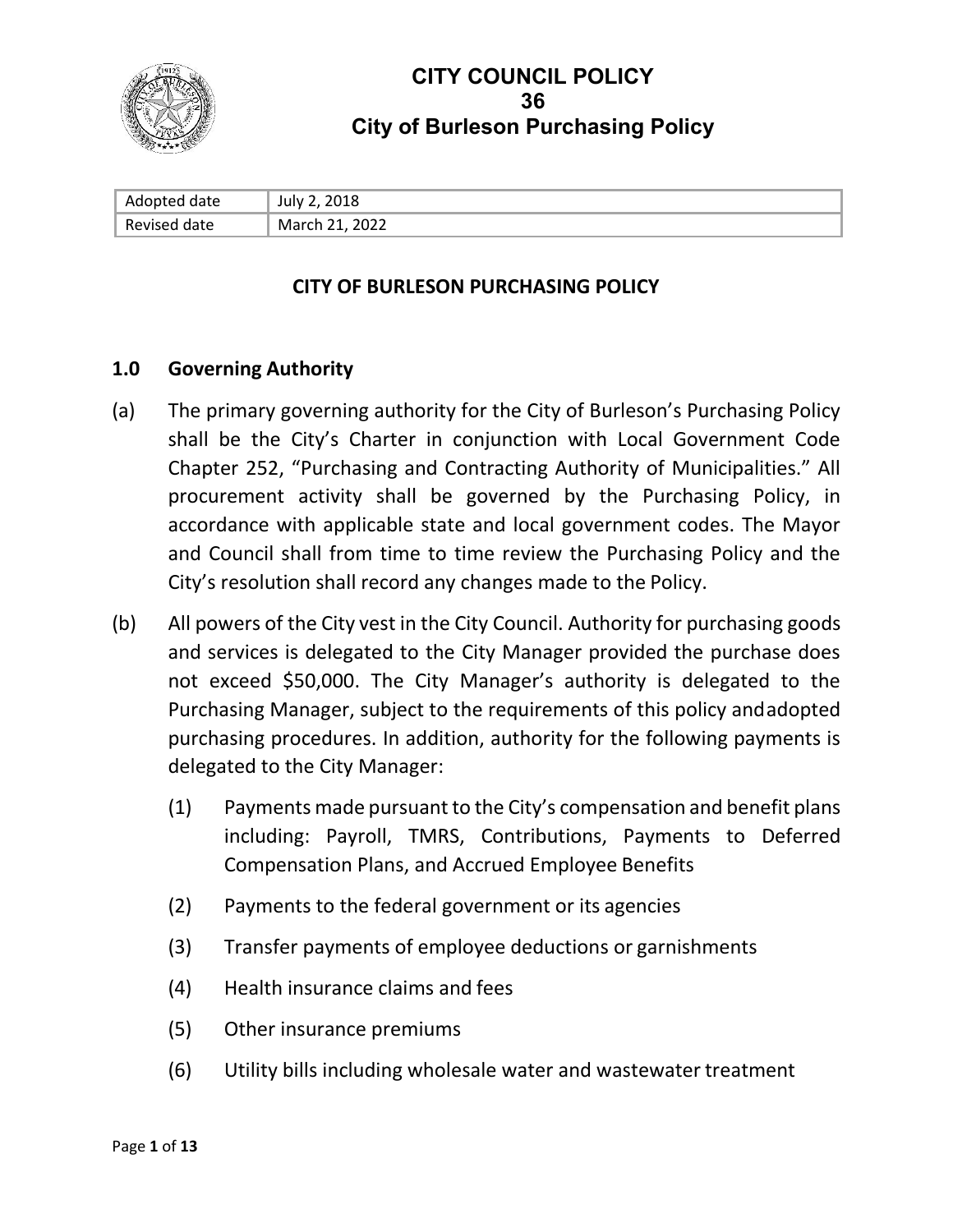- (7) Remittance to the state of Texas
- (8) Procurement card remittance
- (9) Scheduled bond or lease payments
- (c) To ensure proper oversight, all purchases and requisitions in excess of \$25,000 will be reported to Council monthly. The report will include the vendor, purpose, amount, and source of funds for the expenditure.

## **2.0 Purpose and Scope**

The Purchasing Policy applies to the procurement activities of the City of Burleson. All procurement activities for the City shall be administered in accordance with the provisions of this policy, with the express intent to promote open and fair conduct in all aspects of the procurement process.

#### **3.0 Objectives**

- (a) The Purchasing Division is responsible for ensuring that City departments comply with federal, state and local statutes regulating competitive sealed bids, competitive sealed proposals, professional services, high technology purchases, cooperative purchases, and emergency and sole-source purchases. The Purchasing Division solicits for all competitive procurements as required by law, evaluates bids and proposals, and with the user department makes recommendations to the City Council for awarding of contracts.
- (b) The Purchasing Division is a functional support division and should be included in all states of acquisition, through planning, ordering and receiving. Purchasing staff issues purchase orders (PO's) and bids, and/or negotiates and executes contracts to deliver goods and services in a timely manner. This is to ensure compliance with the State of Texas competitive bid statutes and the City's purchasing policies.
- (c) The Purchasing Division is committed to providing quality service through effective teamwork and communication with City departments and vendors alike, in order to fulfill the purchasing needs of the City in a professional, responsive and timely manner in compliance with all City policies and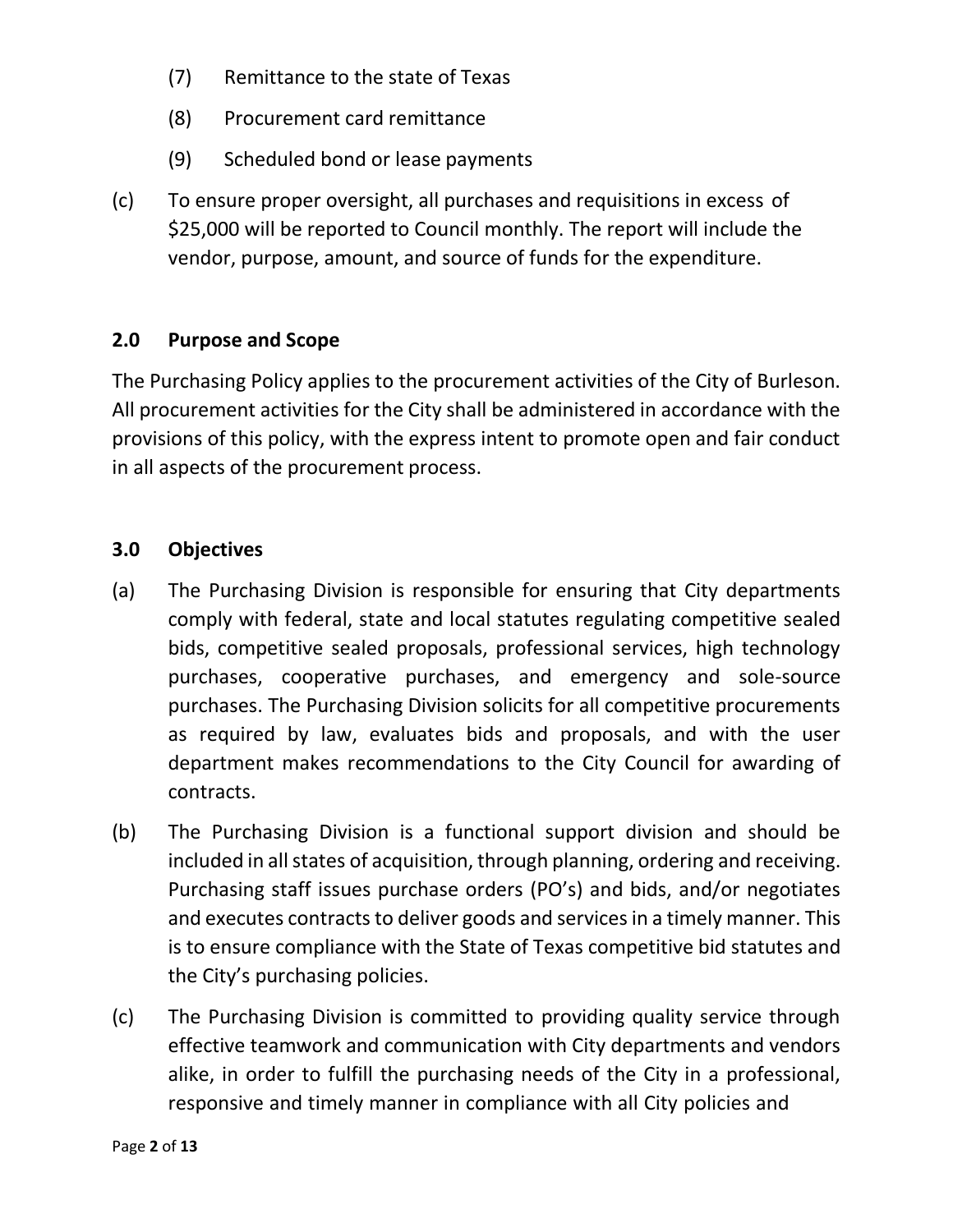applicable federal, State, and local purchasing laws. Public purchasing has the responsibility to obtain the most value for the tax dollar in a fair, efficient and equitable manner. To achieve this objective the Purchasing Division seeks to foster as much competition as possible. In doing so, the City will adopt the goal of fairness by ensuring all who wish to compete for the opportunity to sell to the City of Burleson can do so. Our policy is intended to:

- (1) Give all suppliers full, fair, prompt, and courteous consideration;
- (2) Encourage open and fair competition;
- (3) Solicit supplier suggestions in the determination of clear and adequate specifications and standards;
- (4) Cooperate with suppliers and consider possible difficulties they may encounter; and
- (5) Observe strict truthfulness and highest ethics in all transactions and correspondence.

## **3.1 General Duties of the Purchasing Division**

- (a) Observe and enforce the policy and these procedures outlined in the City of Burleson Purchasing Procedures Manual .
- (b) Advise and assist in the formulation of policies and procedures connected with the purchasing activities of the City, and keep theCity Manager or designee advised of such policies and procedures.
- (c) Keep abreast of current developments in the fields of purchasing, price, market conditions and new products.
- (d) Coordinate, organize, and assist departments in the specification writing process to ensure that specifications are written conciselyand are not written in an exclusive manner.
- (e) Join with other governmental agencies in cooperative purchasing plans when it is in the best interest of the City.
- (f) Receive, open, and evaluate competitive solicitations.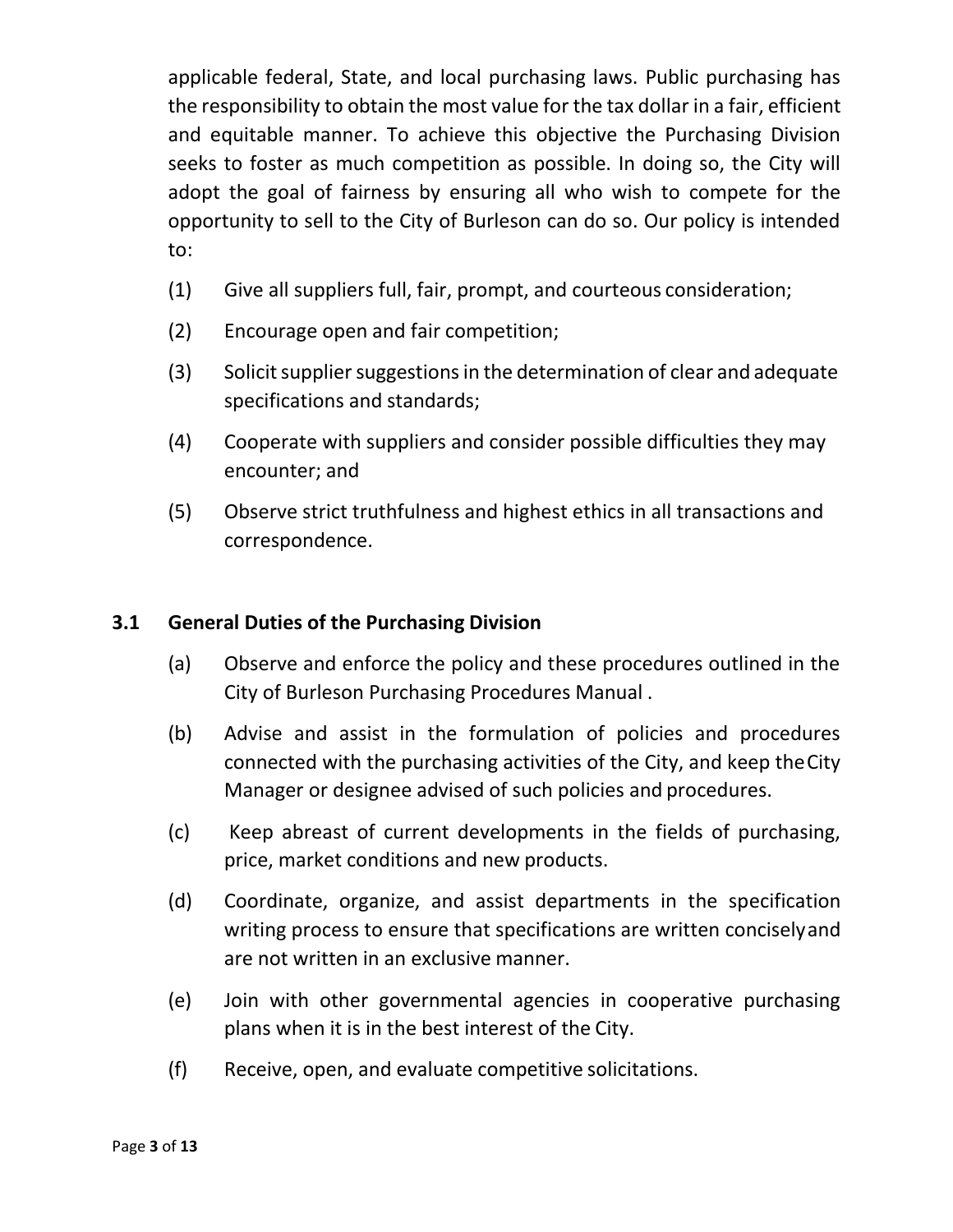- (g) Act in an advisory role as a non-voting member on evaluation committees.
- (h) Prepare and coordinate with user departments staff reports recommending award of competitive solicitations for City Council approval.
- (i) Combine purchases of similar items or services possible and practical to allow for better pricing and establish a more competitive atmosphere.
- (j) Assist department heads in the disposition of junk and scrap material such as pallets, scrap pipe, paper products, etc.
- (k) Dispose of stolen, abandoned, and recovered property coming into the possession of the City.
- (l) Dispose of surplus City property.
- (m) Conduct regular training sessions for employees involved in the purchasing process.

## **4.0 Code of Ethics**

- (a) By participating in the procurement process, employees of the City of Burleson agree to:
	- (1) Avoid the intent and appearance of unethical or compromising practices in relationships, actions, and communications.
	- (2) Demonstrate loyalty to the City of Burleson by diligently followingthe City's purchasing policy and procedures, using reasonable care, and only the authority granted.
	- (3) Refrain from any private business or professional activity that would create a conflict between personal interests and the interest of the City of Burleson.
	- (4) Refrain from soliciting or accepting money, loans, credits, or prejudicial discounts, and the acceptance of gifts, entertainment, favors, or services from present or potential suppliers that might influence, or appear to influence purchasing decisions.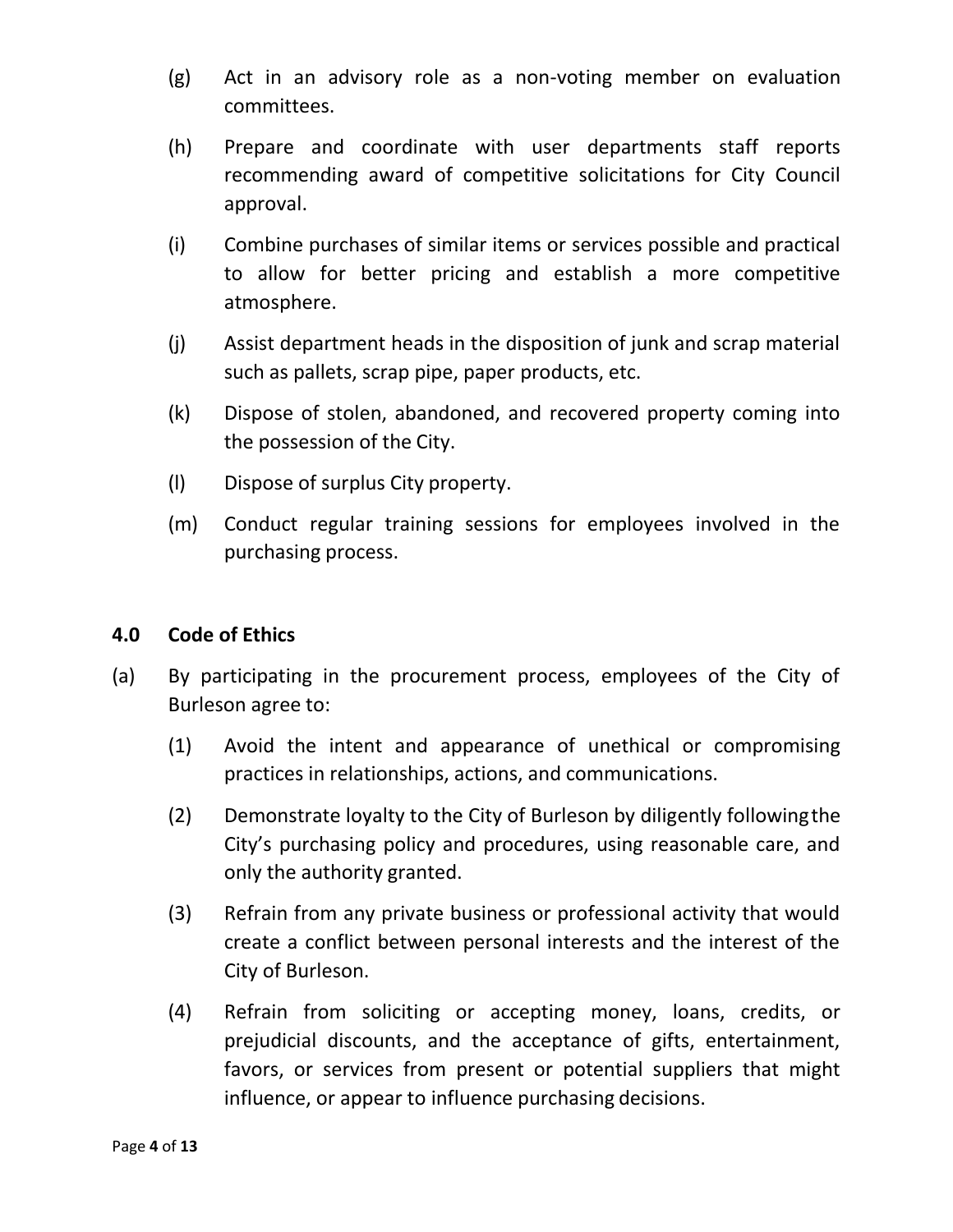- (5) Never discriminate unfairly by the dispensing of special favors or privileges to anyone, whether as payment for services or not; and never accept for himself or herself or for family members, favors or benefits under a circumstance which might be construed by reasonable persons as influencing the performance of governmental duties.
- (6) Engage in no business with the City of Burleson, directly or indirectly, which is inconsistent with the conscientious performance of governmental duties.
- (7) Handle confidential or proprietary information belonging to the City or suppliers with due care and proper consideration of ethical and legal ramifications and governmental regulations.
- (8) Never use any information gained confidentially in the performance of governmental duties as a means of making private profit.
- (9) Promote positive supplier relationships through courtesy and impartiality in all phases of the purchasing process.
- (10) Know and obey the letter and spirit of laws governing the purchasing function, and remain alert to the legal ramifications of purchasing decisions.
- (11) Expose corruption and fraud wherever discovered.
- (12) Uphold these principles, ever conscious that public office is a public trust.

## **5.0 Competitive Purchasing Requirements**

Under no circumstances shall multiple requisitions be used in combination to avoid other applicable bidding requirements or City Council approval. Quotations and/or competitive solicitations shall be received in writing or electronically in accordance with Texas Local Government Code.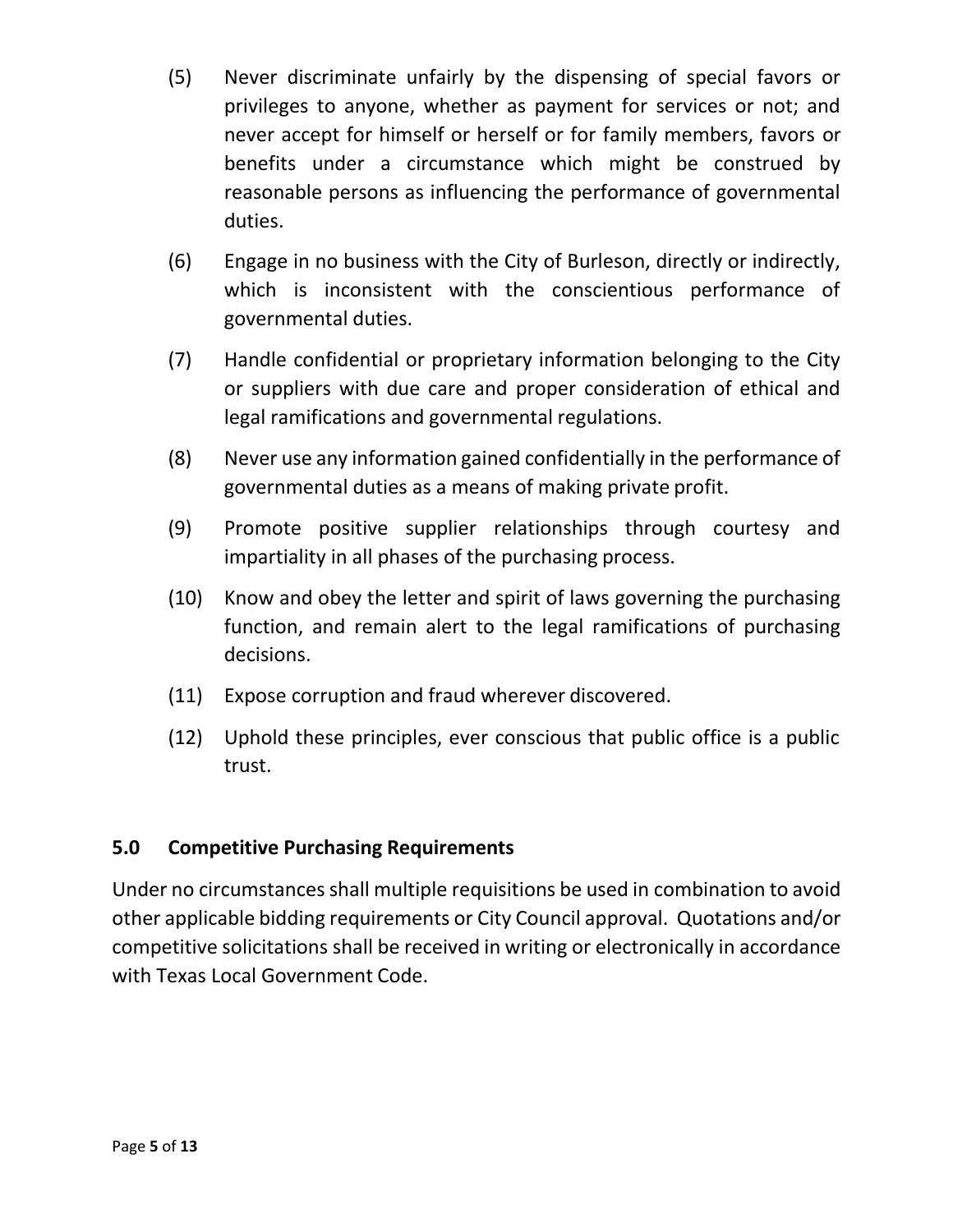## **5.1 Procedures for Purchases less than \$10,000**

- (a) The ordering Division selects the vendor and enters a requisition in the automated procurement system. Once a purchase order is issued, the ordering division places the order and/or picks up the materials.
- (b) Purchases under \$10,000 may be made through the purchase order (PO) process. Purchases under \$3,000 may be made through the City's procurement card (P-card) program. The City Manager or designee may, on a case-by-case basis, increase the single purchase limit of a P-card to \$10,000 per purchase if such increase is necessary to cover non-reoccurring departmental expenses the purchase of which are not in violation of this Policy.
- (c) The credit limit of any P-card shall be \$3,000 per cycle. The City Manager or designee may, on a case-by-case basis, increase the credit limit of a P-card to \$10,000 per cycle if such increase is necessary to cover non-reoccurring departmental expenses the purchase of which are not in violation of this Policy.

# **5.2 Procedures for Purchases of \$10,000 to \$50,000**

- (a) All purchases greater than \$10,000 but less than \$50,000 must be processed in accordance with the following procedure:
	- (1) Purchases totaling \$10,000 to \$50,000 will require three or more quotes. Two no quotes returned equal one quote.
	- (2) Quotes will be entered in to the automated procurement system by completing an electronic requisition form.

## **5.3 Procedures for Purchases \$25,000 to \$50,000**

The Purchasing Manager will be responsible for distribution of all formal quotes from \$25,000 to \$50,000. The Department shall initiate the formal quote process by contacting the Purchasing Division. All requisitions over \$50,000 will require approval by Council prior to purchase order being issued. Job Order Contracts are prohibited over \$25,000.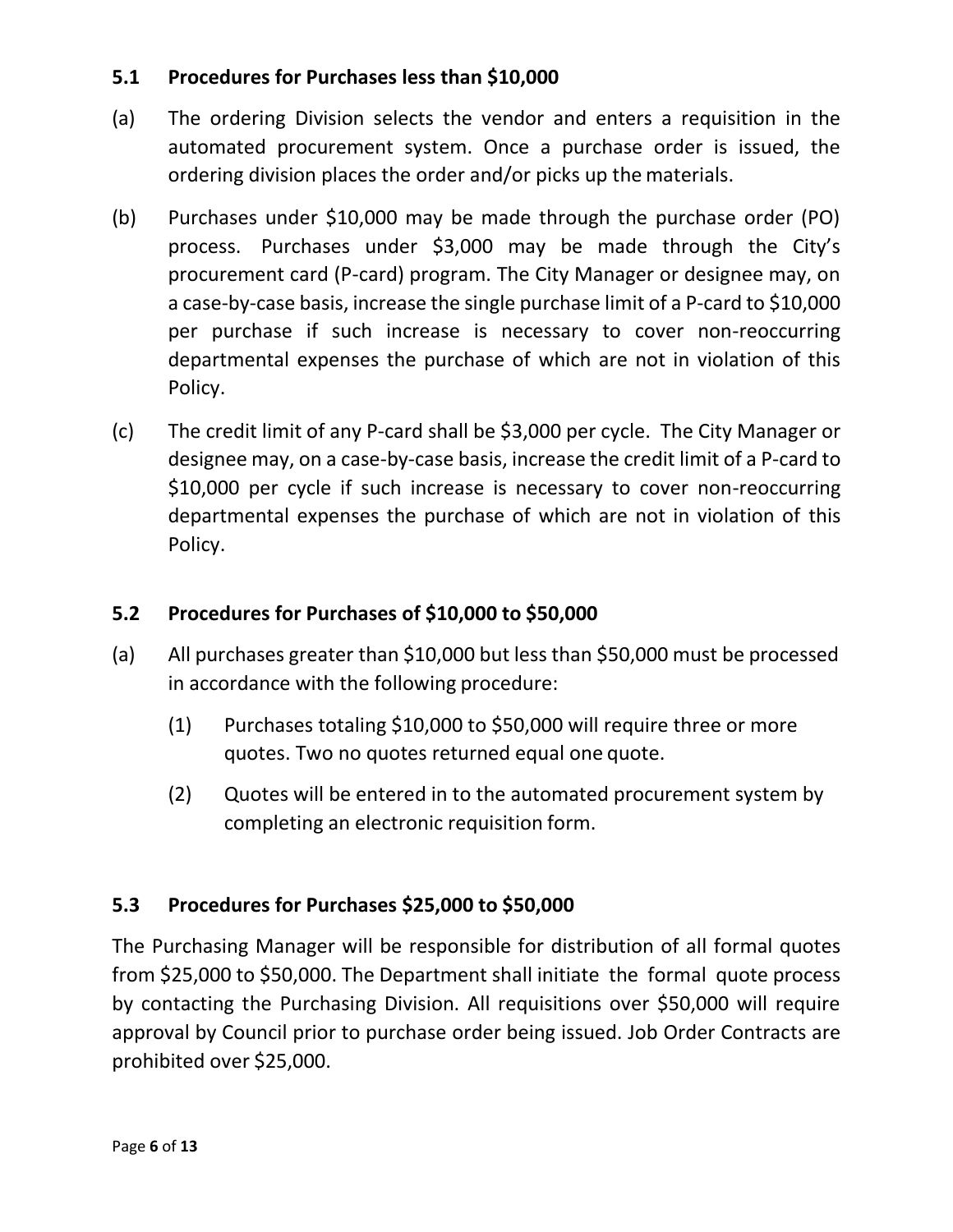# **5.4 HUB'S**

- (a) Local Government Code Section 252.0215 states that a municipality, in making an expenditure of more than \$3,000 but less than \$50,000, shall contact at least two Historically Underutilized Business (HUB) on a rotating basis. If the list fails to identify a disadvantaged business in the county in which the City is situated, the City is exempt from this section.
- (b) A HUB is a certified business that is at least 51% owned, operated, and controlled by qualifying groups, including Asian Pacific Americans, Black Americans, Hispanic Americans, Native Americans and American Women.
- (c) The City also accepts equivalent certifications, as approved by the Purchasing Manager.

## **5.5 Purchases more than \$50,000**

- (a) Except as otherwise exempted by applicable state law, requisitions for item(s) whose aggregate total cost is more than \$50,000 must be processed as a competitive solicitations (e.g. sealed bids, request for proposals, and request for Qualifications.) Texas Local Government Code Section 252.021 defines the requirements for competitive bids.
- (b) Texas Local Government Code, Section 252.062, states:
	- (1) A municipal officer or employee commits an offense if the officer or employee intentionally or knowingly makes or authorizes separate, sequential, or component purchases to avoid the competitive bidding requirements of Section 252.021. An offense under this subsection is a Class B Misdemeanor.
	- (2) A municipal officer or employee commits an offense if the officer or employee intentionally or knowingly violates Section 252.021, other than by conduct described in subsection (a). An offense under this subsection is a Class B Misdemeanor.
	- (3) A municipal officer or employee commits an offense if the officer or employee intentionally or knowingly violates this chapter, other than by conduct described by subsection (a) or (b). An offense under this subsection is a Class C Misdemeanor.
- Page **7** of **13** (4) Conviction for any of these offenses may result in immediate removal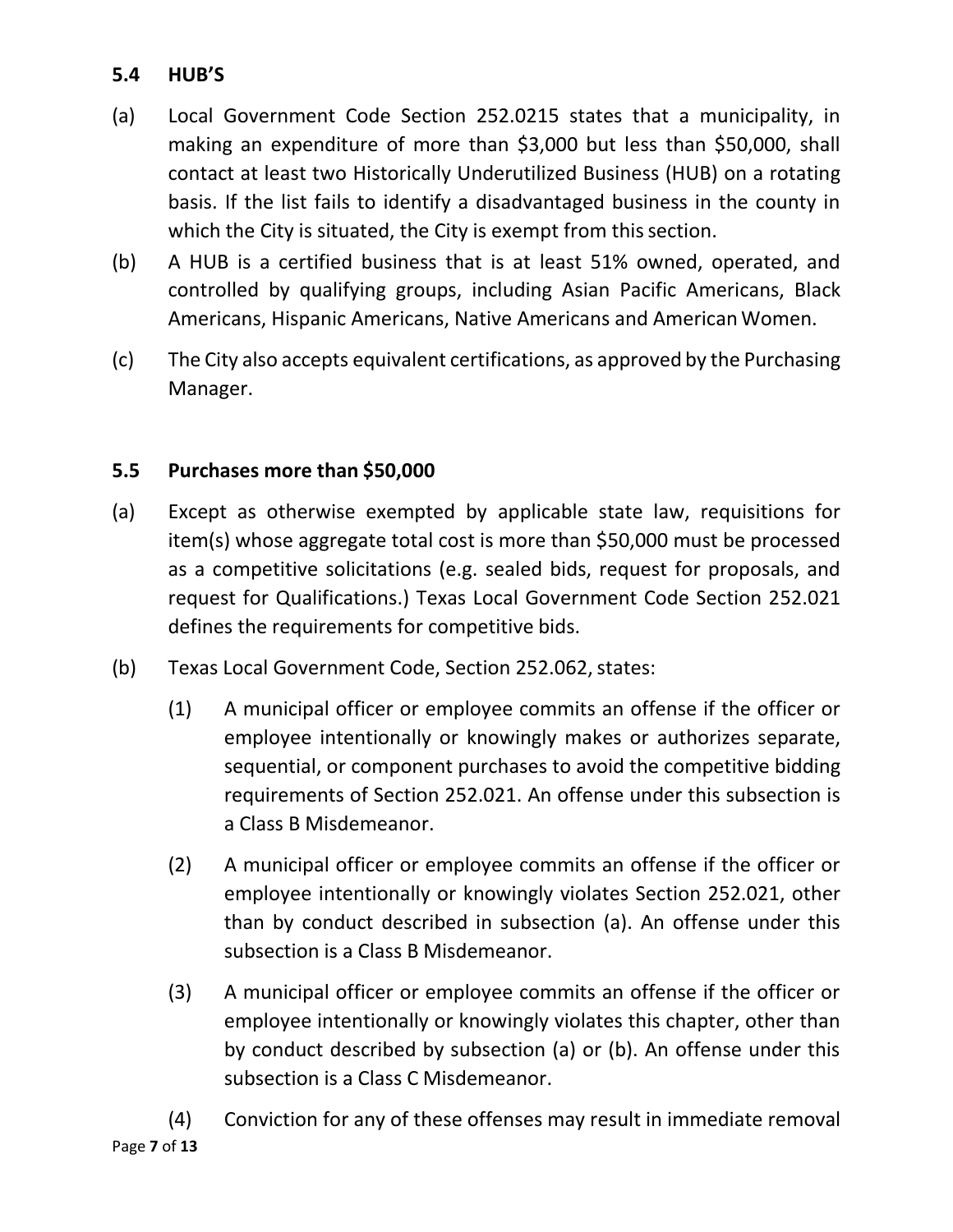# from office or employment.

#### **5.6 Reciprocity**

The State of Texas reciprocity law provides that the state or political subdivision cannot award contracts or purchases to non-resident bidders having local preference laws in their resident states unless their bid is lower than the lowest bid submitted by a responsible Texas resident bidder by the amount that a Texas resident bidder would be required to underbid a nonresident bidder to obtain a comparable contract in the state in which the nonresident's principal place of business is located.

## **5.7 Award of Contract**

(a) The City of Burleson shall award contracts based on criteria deemed in the best interest of the City.

## **(b) Texas Local Government Code, Section 252.043, states, in part:**

- (1) If the competitive sealed bidding requirement applies to the contract for goods or services, the contract must be awarded to the lowest responsible bidder or to the bidder who provides goods or services at the best value for the municipality.
- (2) Before awarding a contract under this section, a municipality must indicate in the bid specifications and requirements that the contract may be awarded either to the lowest responsible bidder or to the bidder who provides goods or services at the best value for the municipality.

## **5.8 Disclosure of Information**

- (a) Access to bidder-declared trade secrets or confidential information shall be in accordance with the Texas Government Code Chapter 552, the Public Information Act, and applicable City policies implementing this chapter.
- (b) Texas Local Government Code Chapter 252.049(b) states, in part, that if provided in a RFP, proposals shall be opened in a manner that avoids disclosure of the contents to competing offers and keeps the proposals secret during negotiations. All proposals are open for public inspectionafter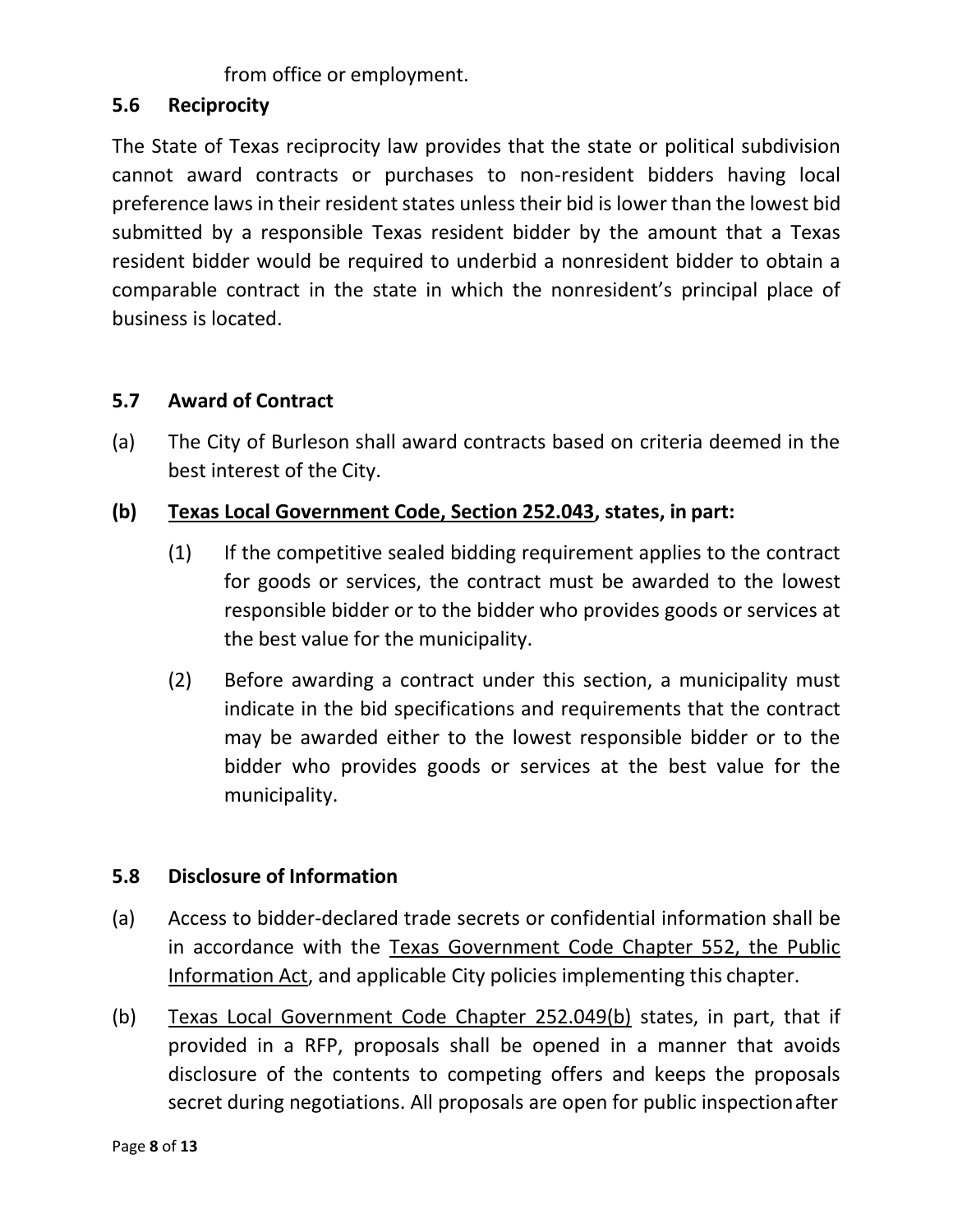the contract is awarded, but trade secrets and confidential information in the proposals are not open for public inspection.

#### **5.9 Professional Services**

- (a) Personal and professional services are exempted from the competitive bidding process and are procured through the use of Request for Qualifications (RFQ) documents. The Purchasing Division is available to consult with departments regarding the preparation of information; however, the presentation of technical and qualifications aspects of personal and/or professional services included in the RFQ documents is the sole responsibility of the requesting department.
- (b) Texas Government Code, Chapter 2254, states that contracts for the procurement of defined professional services may not be awarded on the basis of competitive bids. Instead, they must be awarded on the basis:
	- (1) of demonstrated competence and qualifications to perform the services;
	- (2) For a fair and reasonable price;
	- (3) Fees are allowed;
	- (4) Must be consistent with and not higher than the recommended practices and fees published by the applicable professional associations; and
	- (5) May not exceed any maximum provided by law.
- (c) Professional Services for the purposes of Government Code Chapter 2254 are defined as those services within the scope of the practice, as defined by state law, of accounting, architecture, landscape architecture, land surveying, medicine, optometry, professional engineering, real estate appraising, or professional nursing, or provided in connection with the professional employment or practice of a person who is licensed or registered as a certified public accountant, an architect, a landscape architect, a land surveyor, a physician, including a surgeon, an optometrist, a professional engineer, a state certified or state licensed real estate appraiser, or a registered nurse.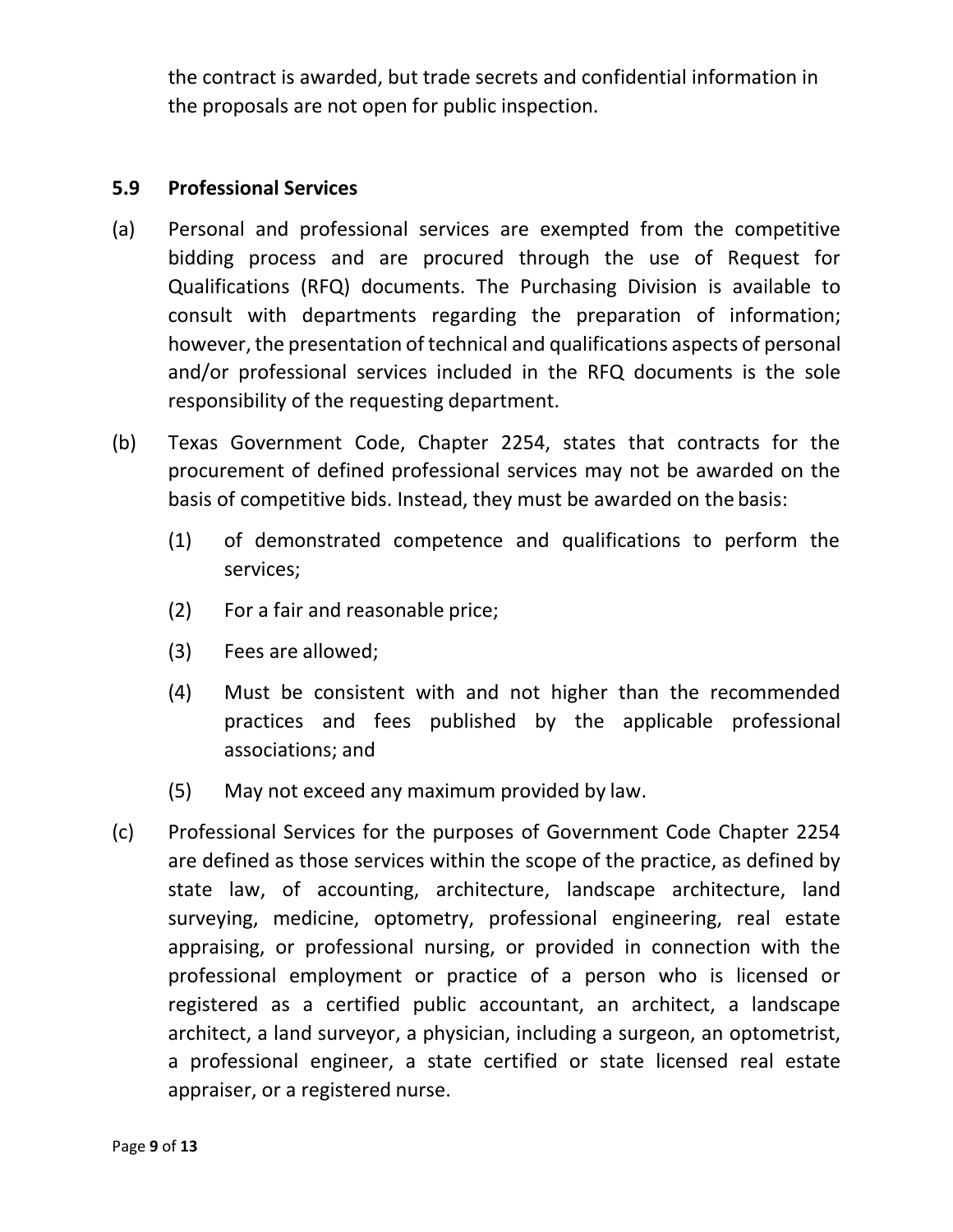#### **5.10 Automated Information Systems**

- (a) All requests for computer equipment, software, telecommunications and related services or supplies should be submitted to the Information Technology (IT) Department for review and technical evaluation. IT will review each request for compatibility with other hardware and software and will investigate alternatives.
- (b) Recommendations from IT and comments will include but not be limited to:
	- (1) Additional costs incurred because of the purchase;
	- (2) Compatibility considerations;
	- (3) Cost effectiveness of the request; and
	- (4) Alternatives that would effectively meet the users' needs.
- (c) No purchases for computer related equipment or supplies are allowed without IT approval.

#### **5.11 Cooperative Purchases**

- (a) Cooperative purchasing occurs when two or more governmental entities coordinate some or all purchasing efforts to reduce administrative costs, take advantage of quantity discounts, share specifications, and create a heightened awareness of legal requirements. Cooperative purchasing can occur through inter-local agreements, state contracts, piggybacking, and joint purchases.
- (b) The Purchasing Division shall take advantage of the following types of cooperative purchases when deemed to be in the City's best interest:
	- (1) Inter-local Agreement Purchases;
	- (2) State Contract Purchases;
	- (3) Piggybacking; and
	- (4) Joint Purchases.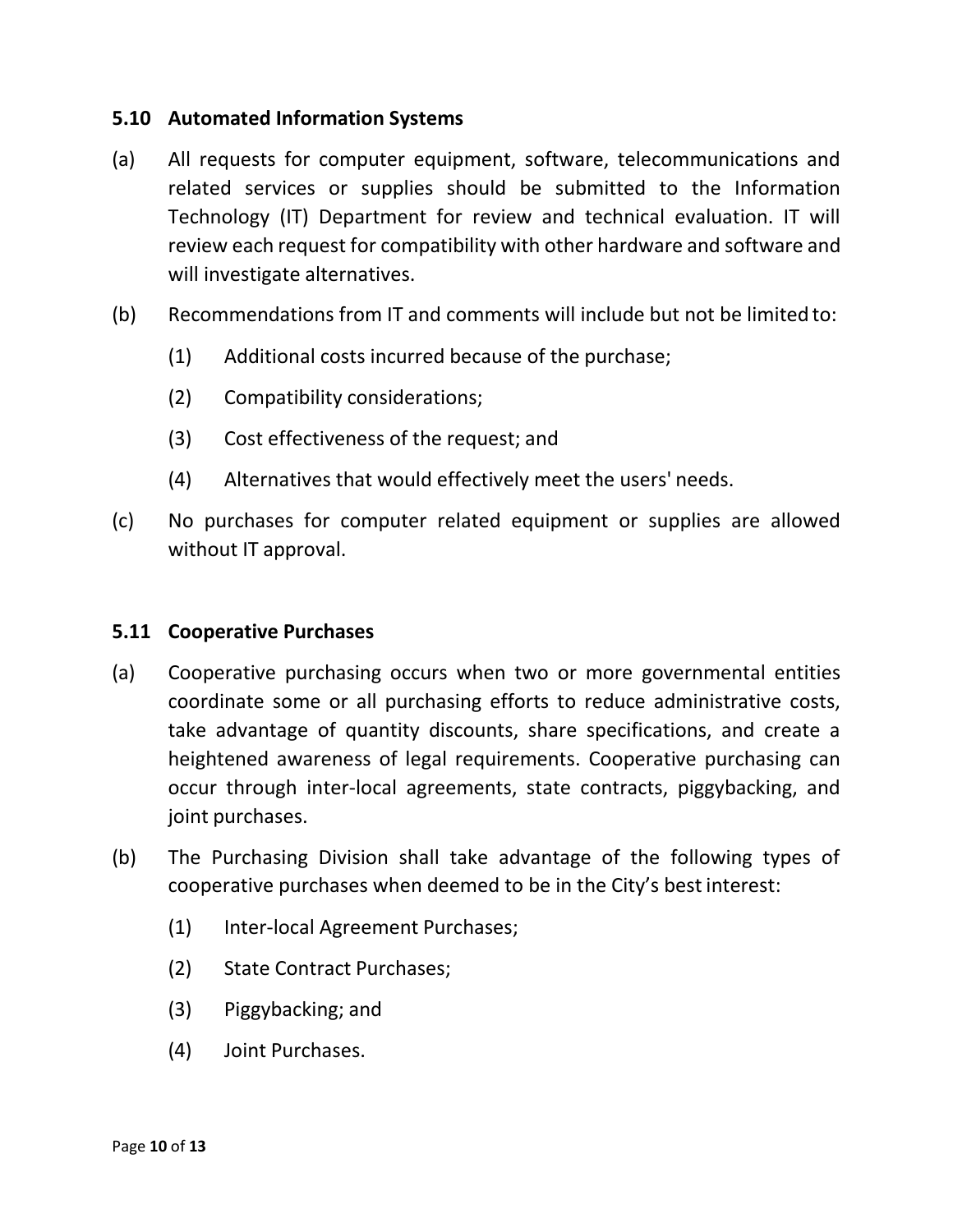(c) Cooperative quotes that exceed \$50,000 must also be accompanied by documentation of steps taken to provide assurance that the cooperative price is competitive with current market pricing.

## **5.12 Emergency Purchases**

- (a) Valid emergencies are those that occur as a result of the breakdown of equipment which must be kept in operation to maintain the public's safety or health, or whose breakdown would result in the disruption of City operations. When this situation occurs, the department shall contact the Purchasing Division and conduct the procurement of supplies and services in accordance with the Purchasing Manual.
- (b) The Legislature exempted certain items from sealed bidding in the Texas Local Government Code Section 252.022(a), including but not limited to:
	- (1) A procurement made because of a public calamity that requires the immediate appropriation of money to relieve the necessity of the municipality's residents or to preserve the property of the municipality;
	- (2) A procurement necessary to preserve or protect the public health or safety of the municipality's residents; and
	- (3) A procurement necessary because of unforeseen damage to public machinery, equipment or other property.

## **5.13 Sole Source Purchases**

(a) Sole-source purchases are items that are available from only one source because of patents, copyrights, secret processes, or natural monopolies as defined by local government code. When a department has identified a specific item with unique features or characteristics essential and necessary to the requesting department and no alternate products are available, a detailed written justification must be provided to the Purchasing Division in advance for review and approval. Per local gov code items include: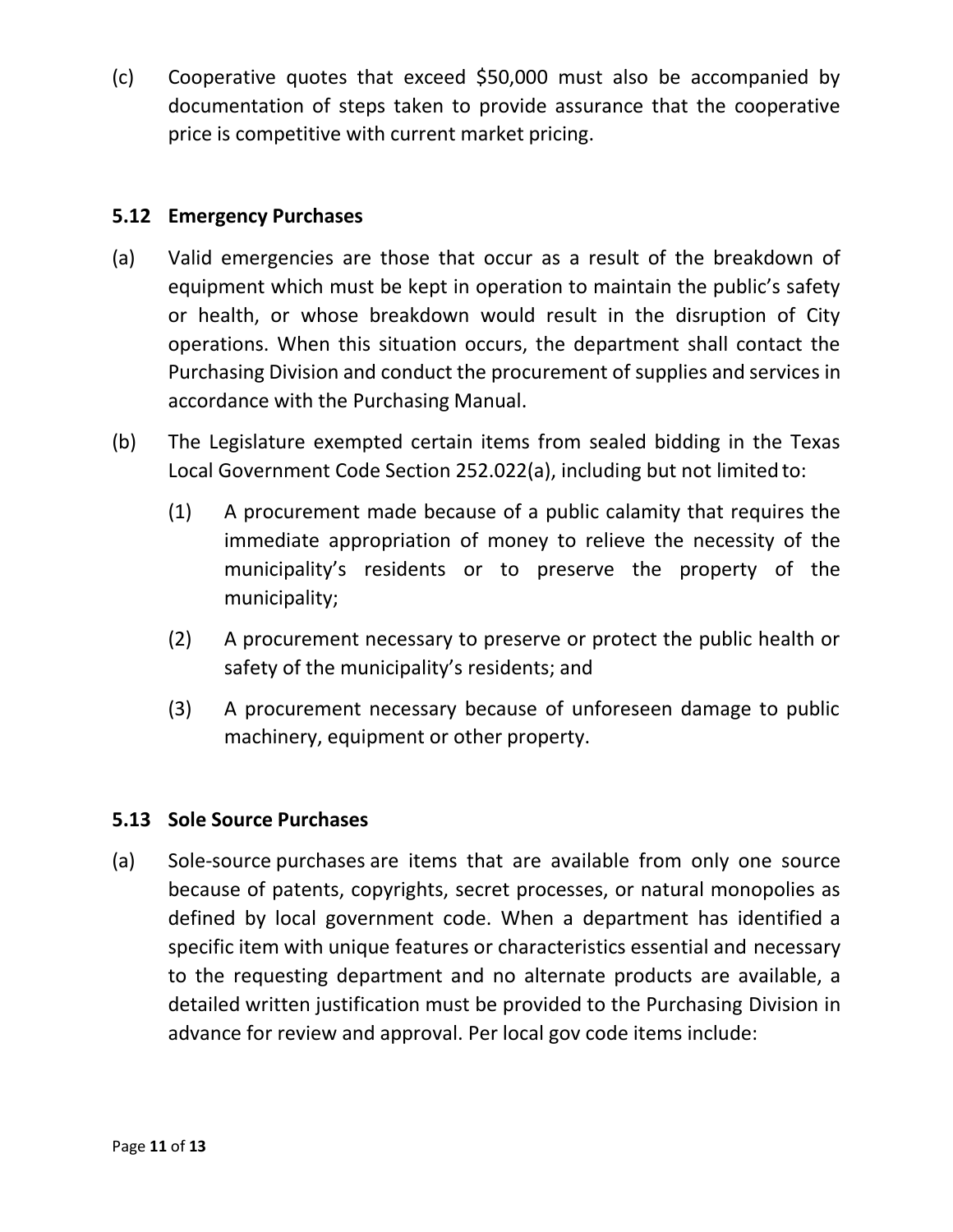- (1) Items that are available from only one source because of patents, copyrights, secret processes, or natural monopolies;
- (2) films, manuscripts, or books;
- (3) gas, water and other utility services;
- (4) captive replacement parts or components for equipment;
- (5) books, papers, and other library materials for a public library that are available only from the person holding exclusive distribution rights to the materials; and
- (6) Management services provided by a nonprofit organization to a municipal museum, park, zoo, or other facility to which the organization has provided significant financial or otherbenefits.

## **5.14 Legal Review**

The City Attorney shall review all documents, contracts and legal instruments in which the City may have an interest, unless otherwise determined by the City Attorney. Equipment, materials, supplies, and service contracts bearing any special terms and conditions, other than administrative provisions, not previously approved by the City Attorney, shall be submitted for such approval and must receive approval prior to issuance. Review and approval by an attorney at TOASE or by the Deputy City Attorney shall constitute the review and approval by the City Attorney required under this Section.

## **5.15 Signature Authority**

- (a) Only the City Manager has signature authority to execute contracts of any nature. Such signature authority is detailed and delegated below:
	- (1) The City Manager has authority to execute contracts under \$50,000.
	- (2) The City Manager has authority to execute contracts equal to or in excess of \$50,000 if approved by City Council in the annual budget or as a city council agenda item.
	- (3) The Purchasing Manager has authority to execute contracts under \$10,000 if the contracts are procured in compliance with this Purchasing Policy.